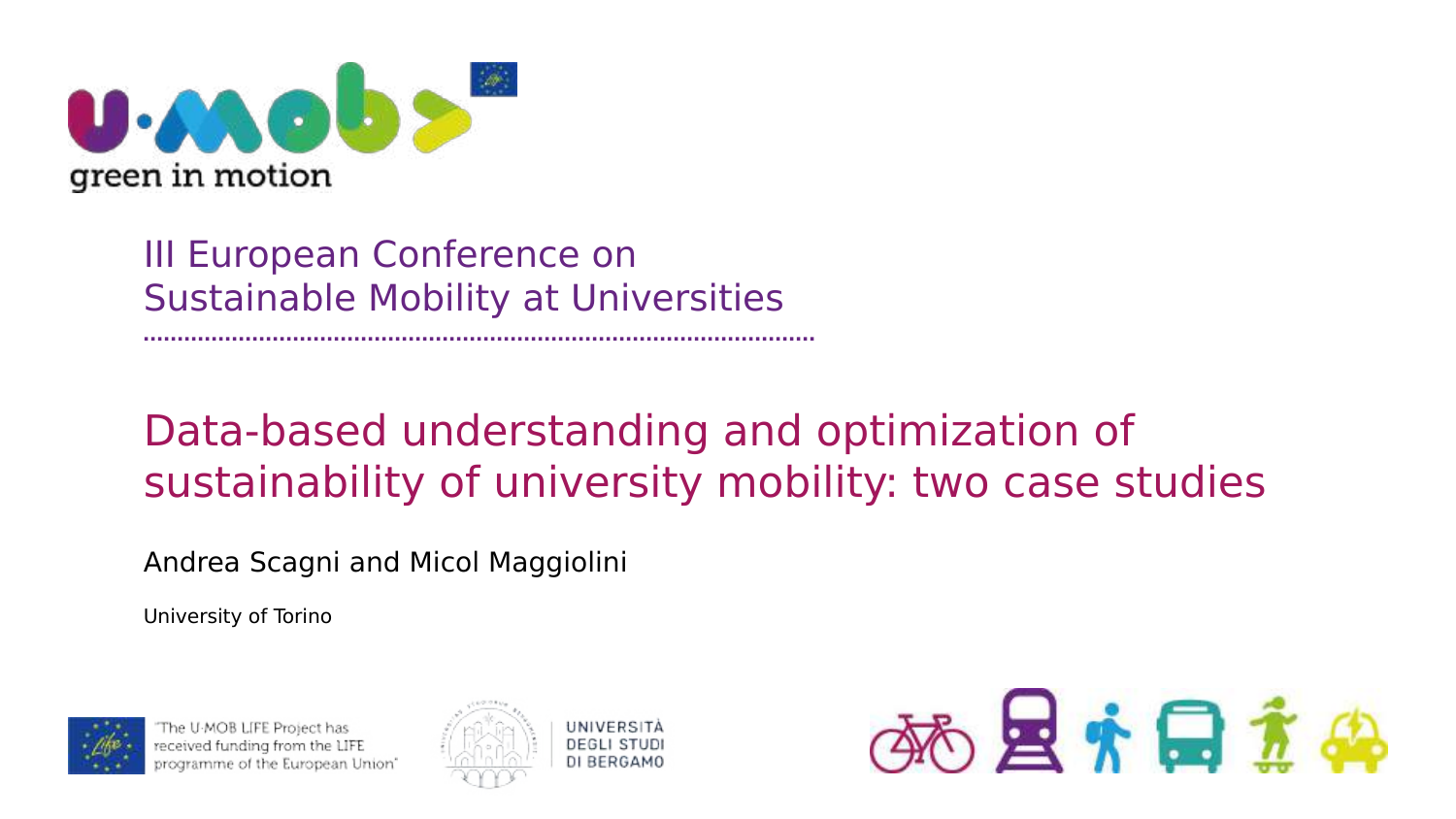

III European Conference on Sustainable Mobility at Universities

> University branches

地层方日本品

# UniTo - the University of Turin

- A large, mega-atheneum with a sparse structure, about 120 branches in different locations around the city (and the suburbs)
- Its daily activities induce a significant part of the Turin metropolitan area mobility
- With a community of around 85.000, distances covered every single day are way above **100.000 kms.**





ramme of the European Union







Turin

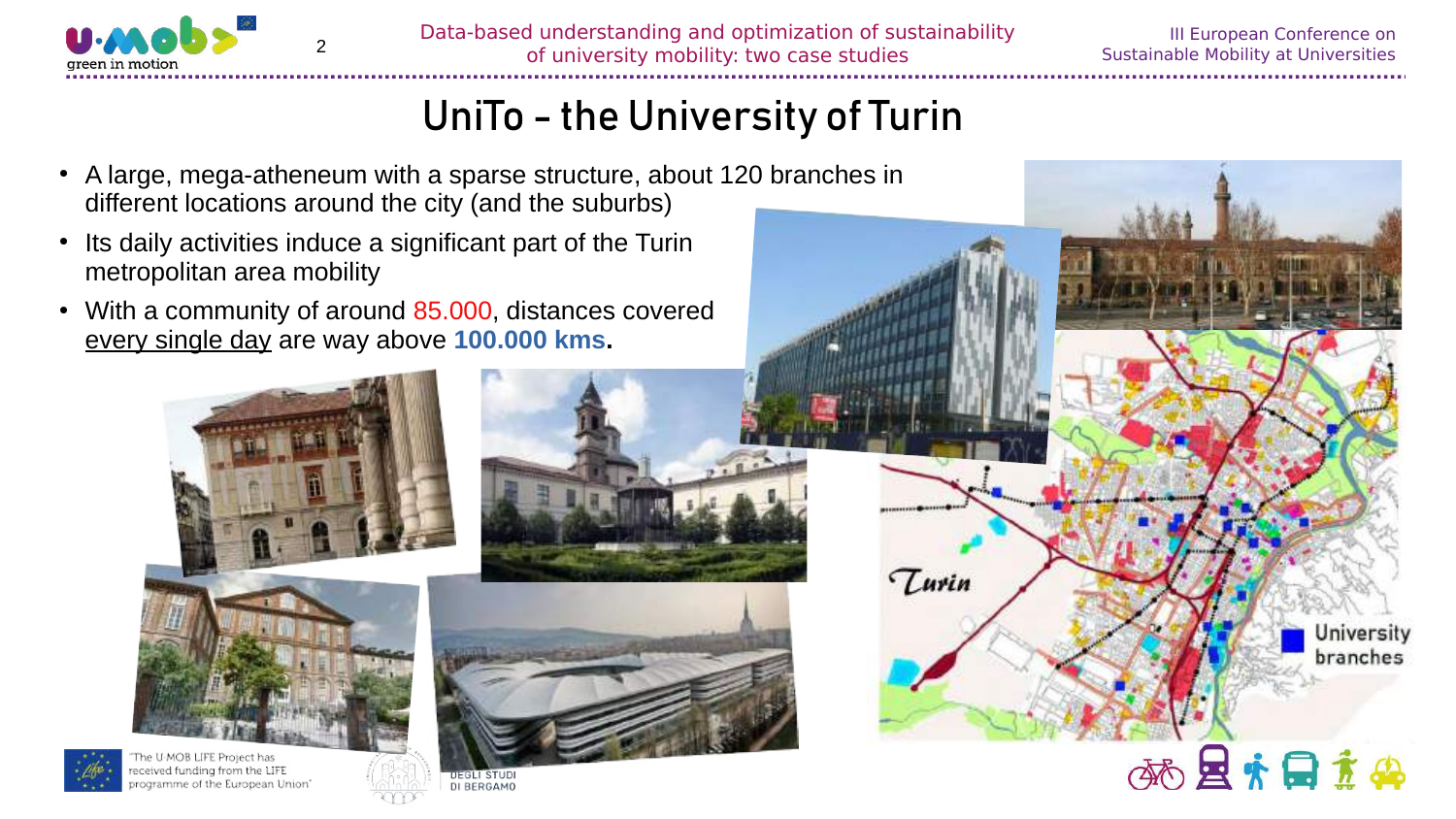

Data-based understanding and optimization of sustainability of university mobility: two case studies

III European Conference on Sustainable Mobility at Universities

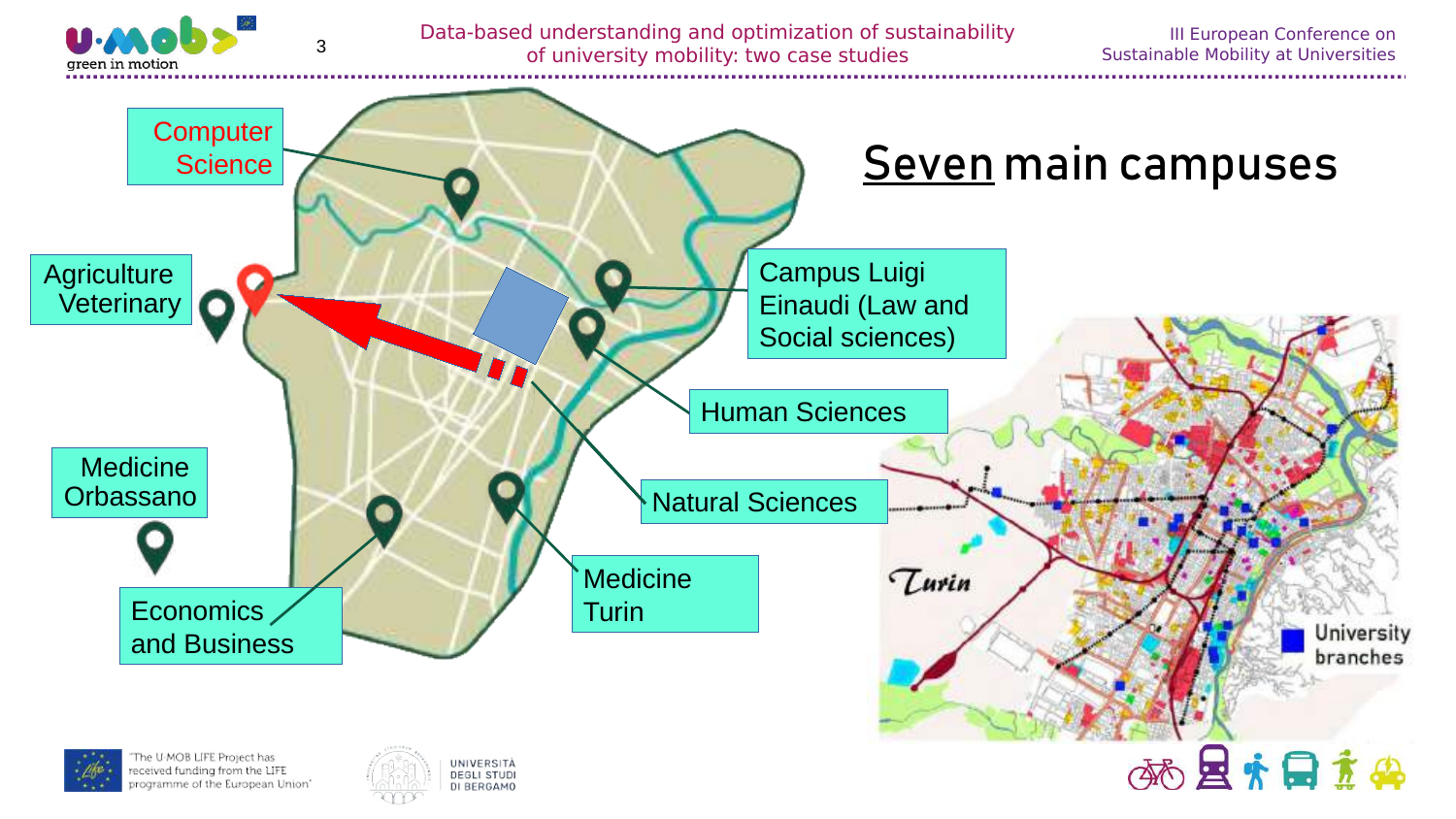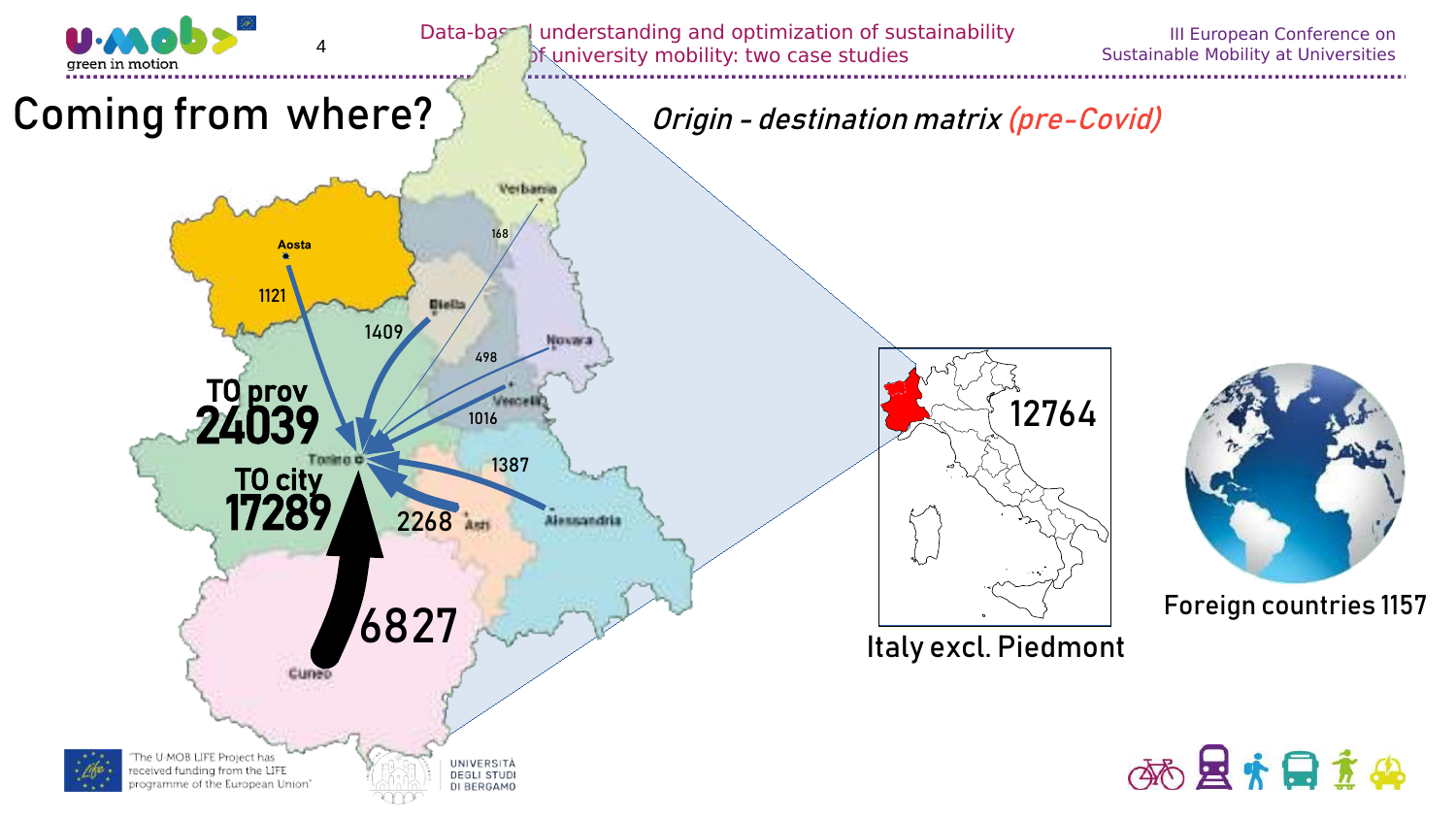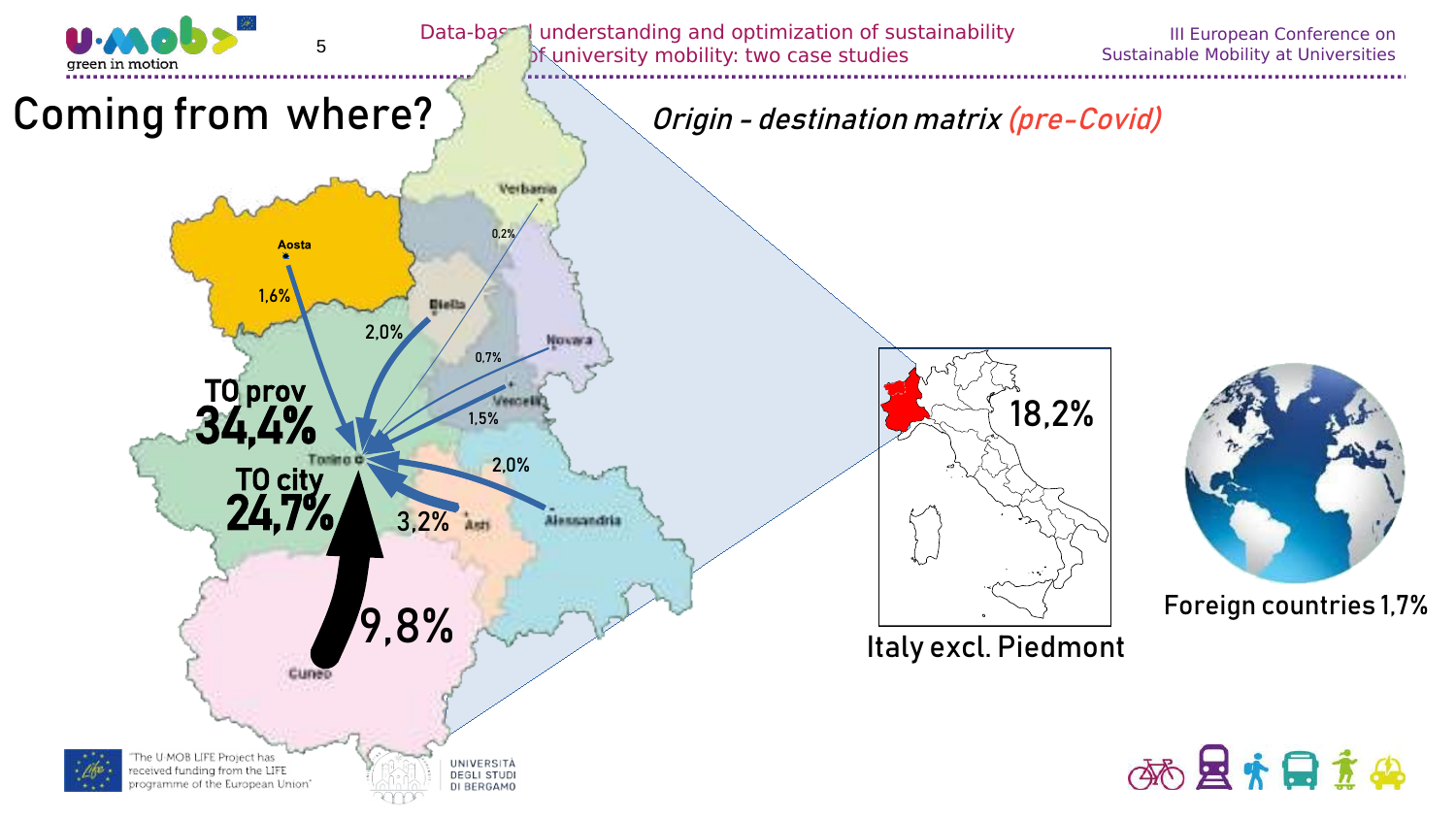

III European Conference on Sustainable Mobility at Universities

**UniTo GO** 

Let's go to university<br>in a better way

# UniToGO **-** Sustainable mobility working group

● The main goal is to build cultural, normative and structural conditions that can motivate the members of the UniTo community to change their mobility choices towards sustainability

The Modal share of home-to-work and home-toschool should increase for:

- *active mobility* (walking & cycling)
- Regional and local public transport (road and rail)
- Standard or emerging forms of *sharing mobility*



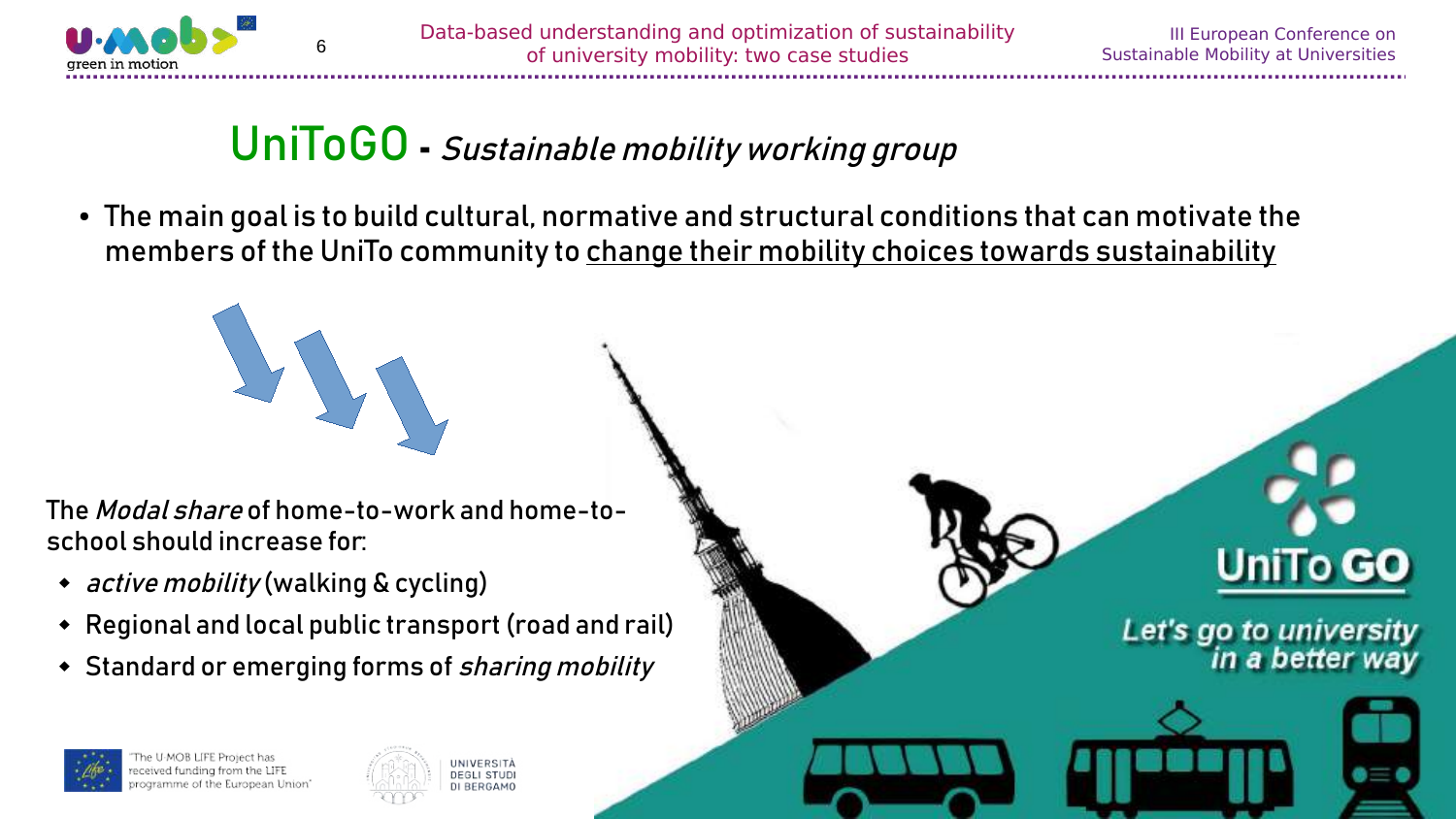

医克日主要

### **TWO CASE STUDIES**

- Understanding better how sustainable are mobility choices in ♦ a complex urban environment
	- Developing a **TAXONOMY** of sustainability of mobility choices
- **Efficiently increasing the attractiveness** of more sustainable ♦ mobility modes to our community

UNIVERSITÀ DEGLI STUD DI BERGAMO

• Directly engaging the community to define the best ways to promote sharing mobility



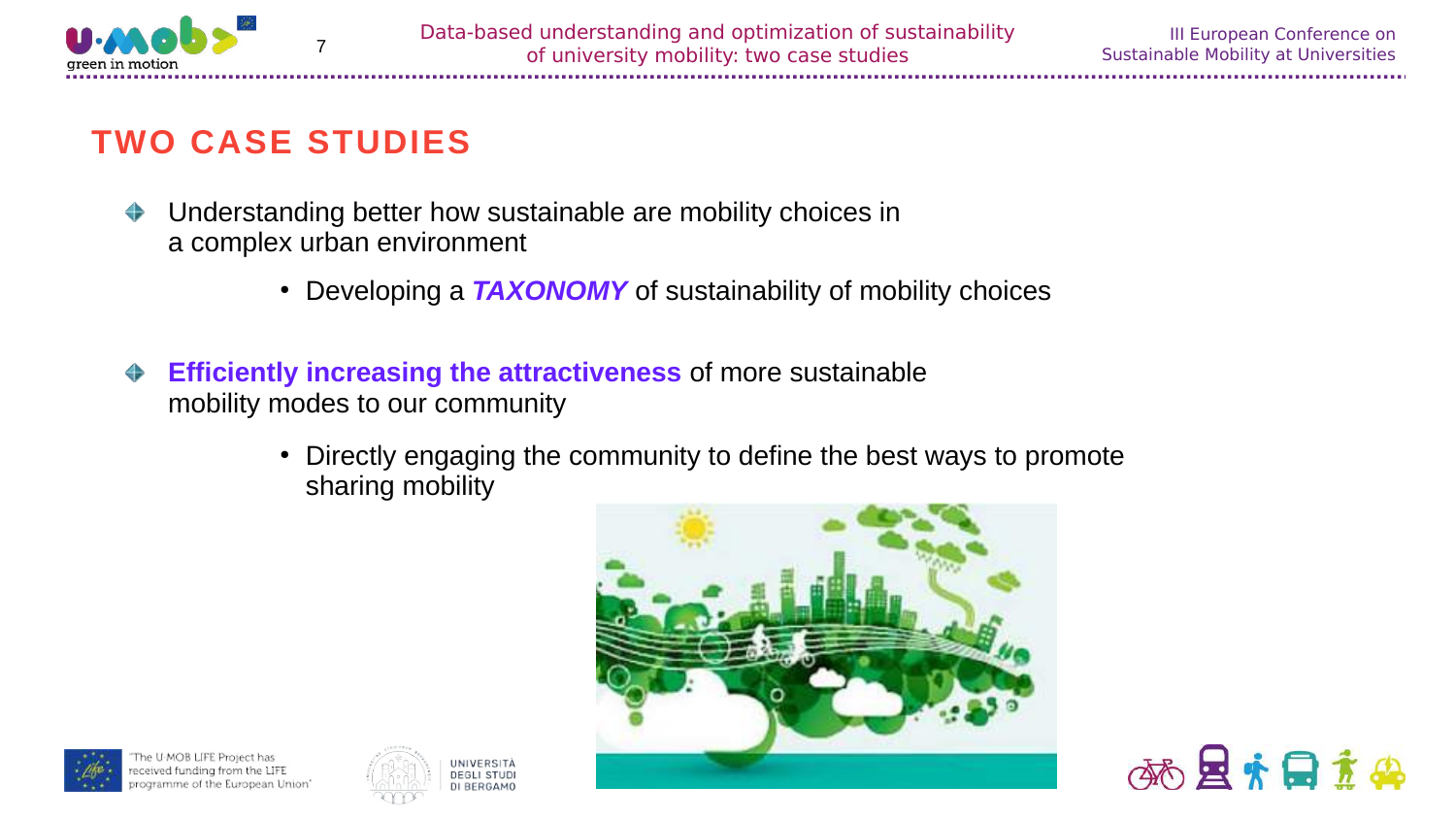

**4°**

**3°**

**2°**

**1°**

**Steps**

**5°**

≪困扰日

### **Developing a TAXONOMY of sustainability of mobility choices**



The precise evaluation of the level of sustainability involved by the commuting behaviour of a vast and heterogeneous set of individuals is clearly useful in the process of mobility monitoring and managing for a large scale community.

Reliable quantification of sustainability in an ever-increasing multimodal mobility environment



**1**

Potential to be fitted to different levels of in-depth information



Algorithmic transformation into a metric scale measuring the sustainability of each travel mode



**5**

From the sustainability of single modes to that of a full journey

Fast and accurate evaluation of the global sustainability of the whole community



eceived funding from the LIFE rogramme of the European Union

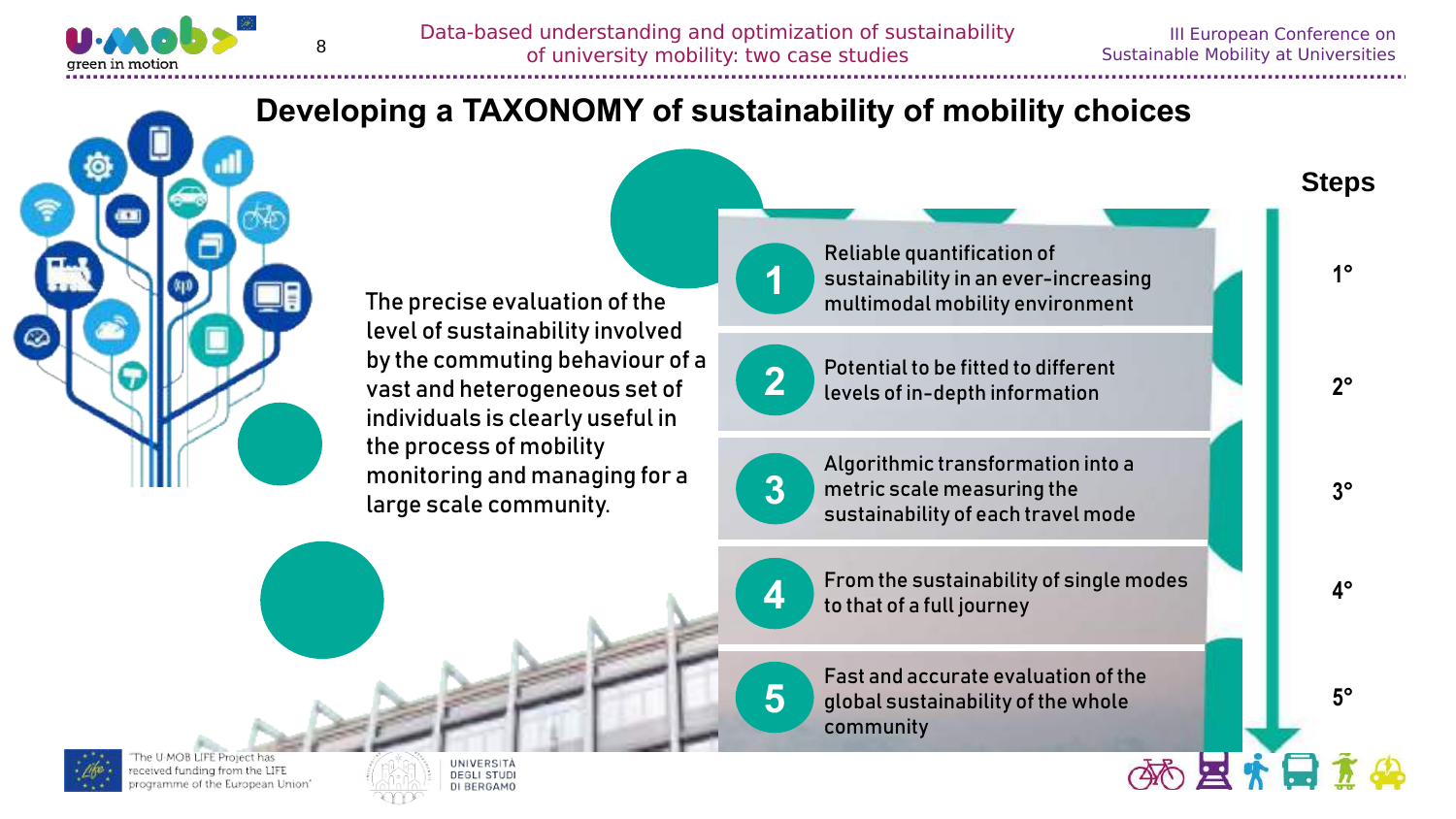

#### **Investigating the mobility of university communities in Italy**

2016 - First national survey on university mobility





**2021** - National survey "University mobility in the age of Covid-19"











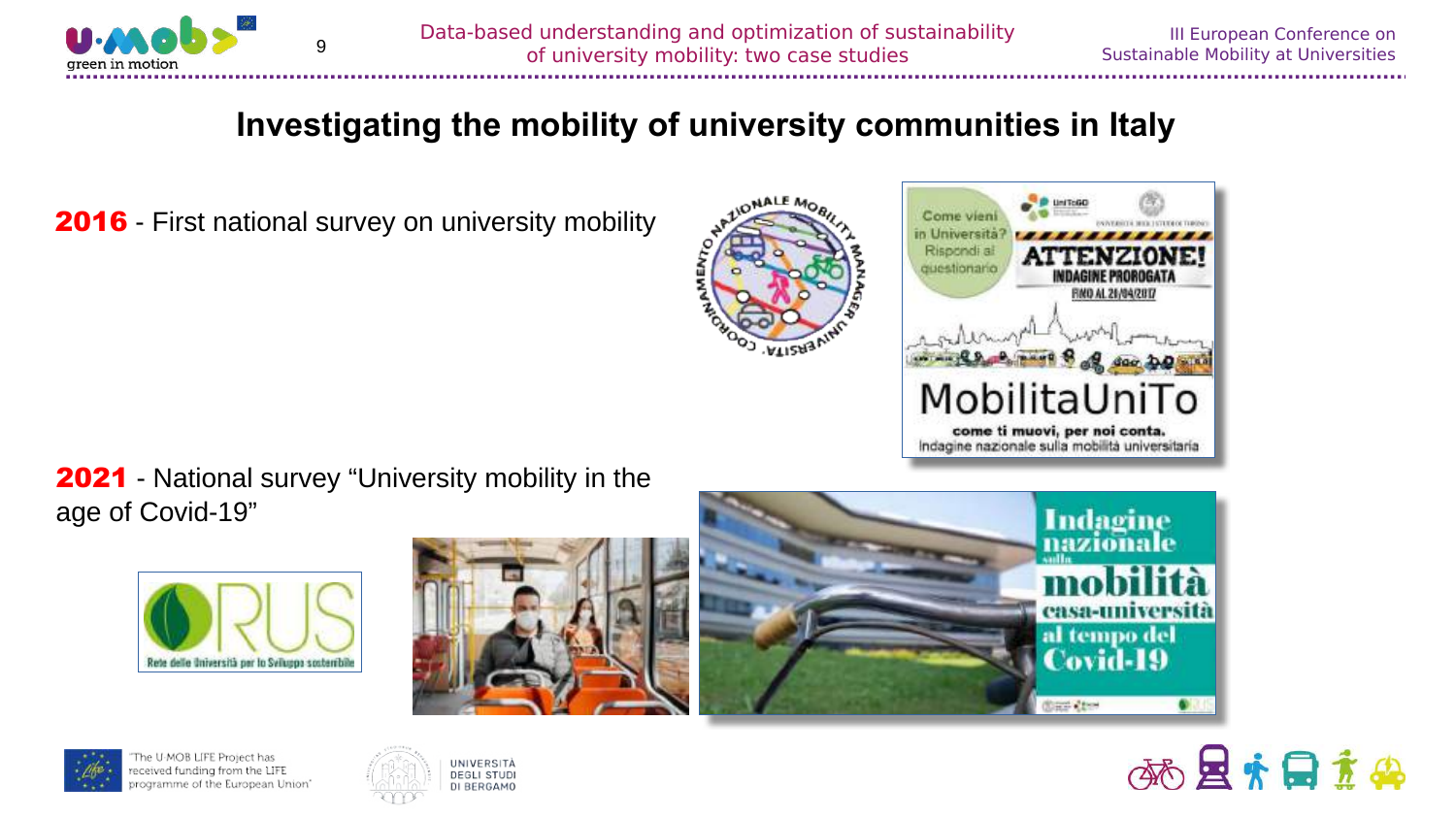

Data-based understanding and optimization of sustainability of university mobility: two case studies

#### **Mobility choices and sustainability**

#### *Classification of sustainability 2016*

*1. Fully sustainable*

All commuting done with *active mobility*, *public transport*, *sharing* or any combination of the above

*2. Partially sustainable*

Multimodal journeys made using *private motorized transport*, but in combination with other modes

*3. Not sustainable*

Journeys made **esclusively** using private motorized transport **ISSUES:** 





- not considering how many passengers on car
- not considering the engine type
- no distinction between cars and motorcycles
- not considering how long is the car section in multimodal journeys
- no distinction between active and *semi-active* mobility







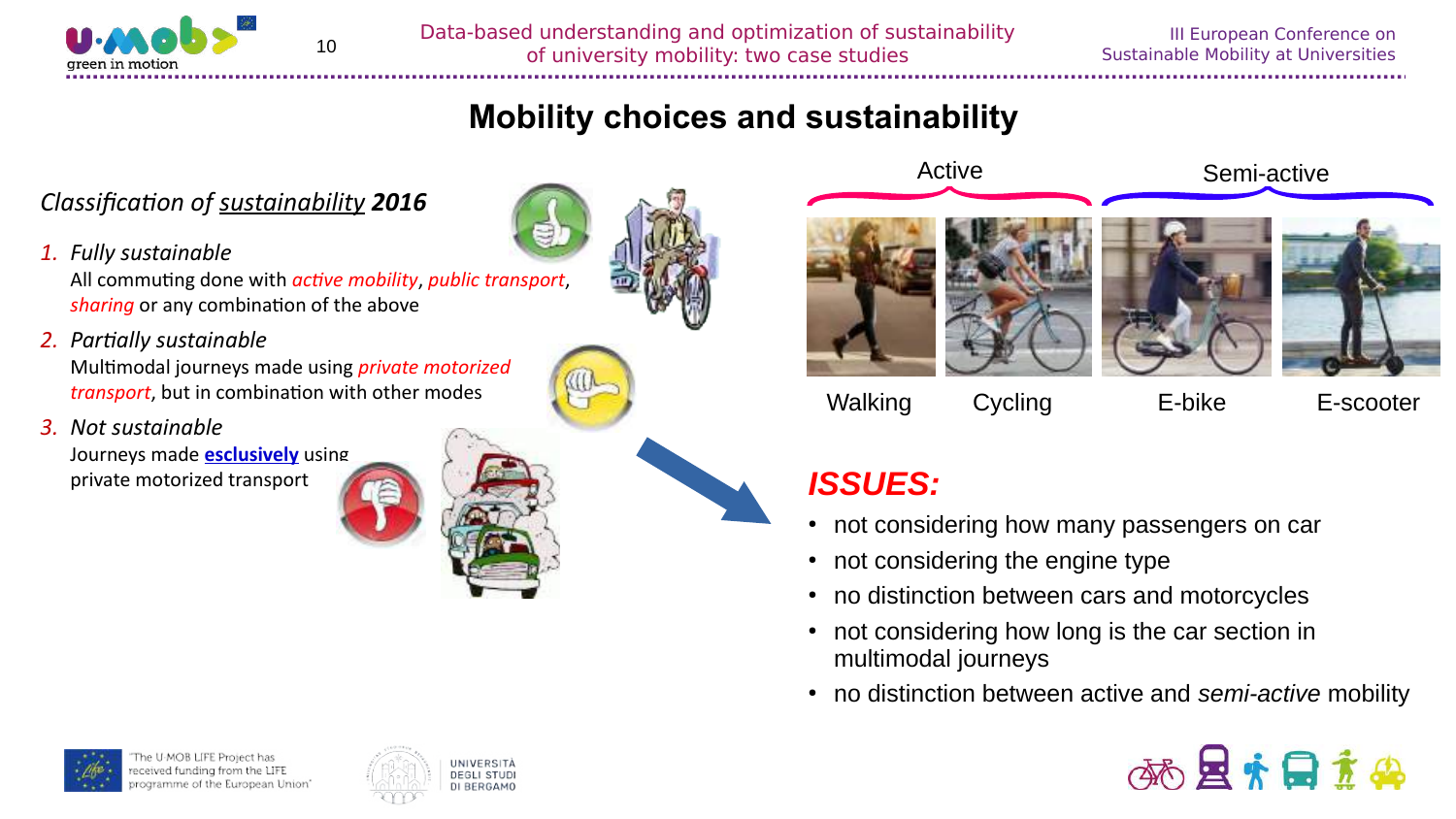

#### **...What are the main factors affecting sustainability?**

In no particular order, for surface transport modes:

- ◆ Direct air pollution
- **◆ Carbon footprint**
- **◆ Size of vehicle**
- ◆ Weight of vehicle
- ◆ Noise
- Ownership status (private, pooled or shared)
- Use of scarce raw materials for vehicle construction
- Disposal or recycling of hazardous waste from discontinued vehicles
- *Health and safety???*
	- *risk of causing accidents involving damage to others*
	- *fitness induced by active mobility*



- *All have to be considered* **per capita***, i.e. relative to the number of people moved by the vehicle*
- *The size of a vehicle (inducing possible traffic congestion and use of parking space) could be related to the density of the human environment of the area where it is travelling*
- *All items have to be checked for data availability and level of detail*





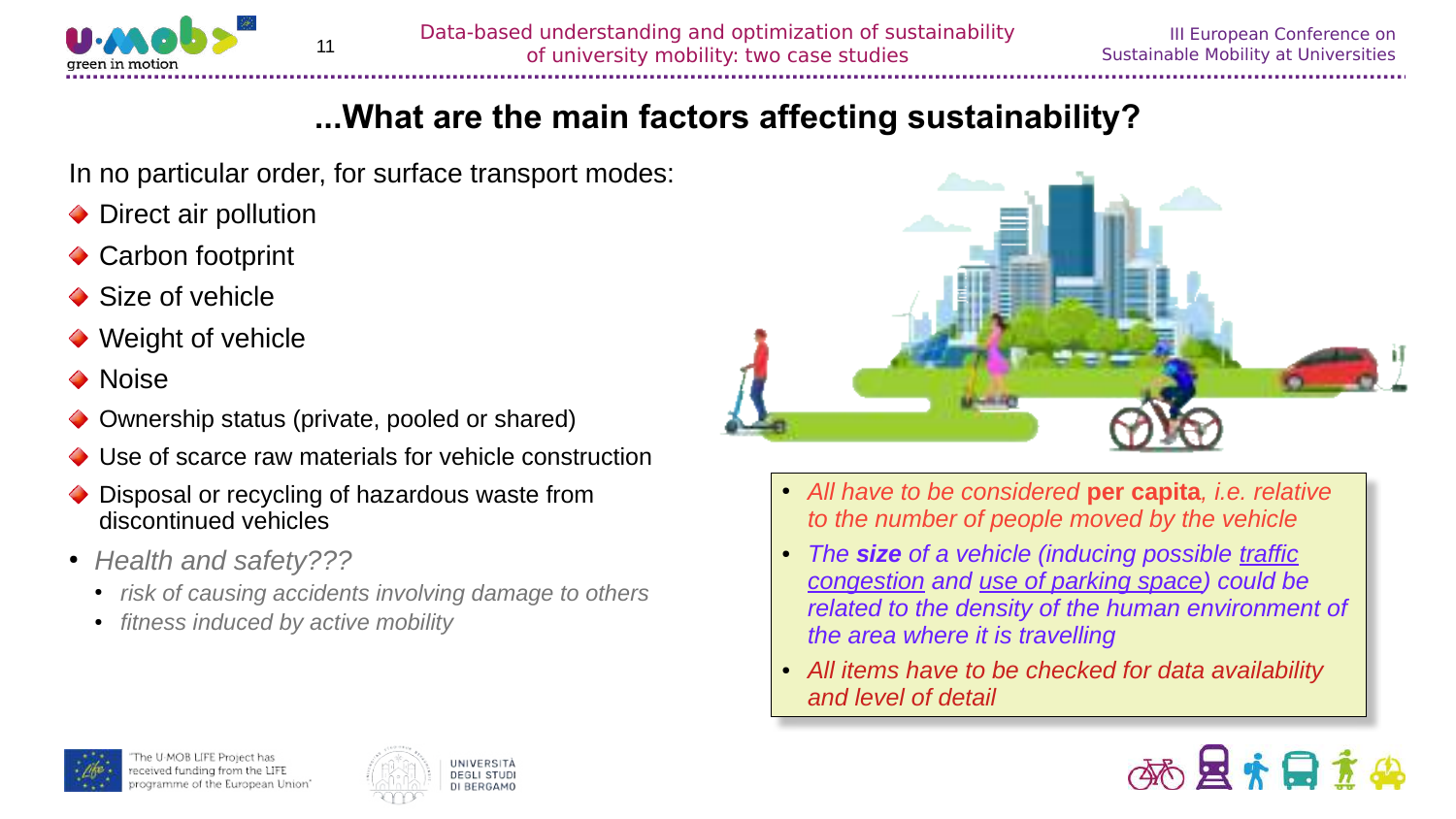

36 且有日立典

#### **Towards a better sustainability classification:** *a first, raw effort based on the 2020 survey*

*Let's start from the definition of the single modal section*





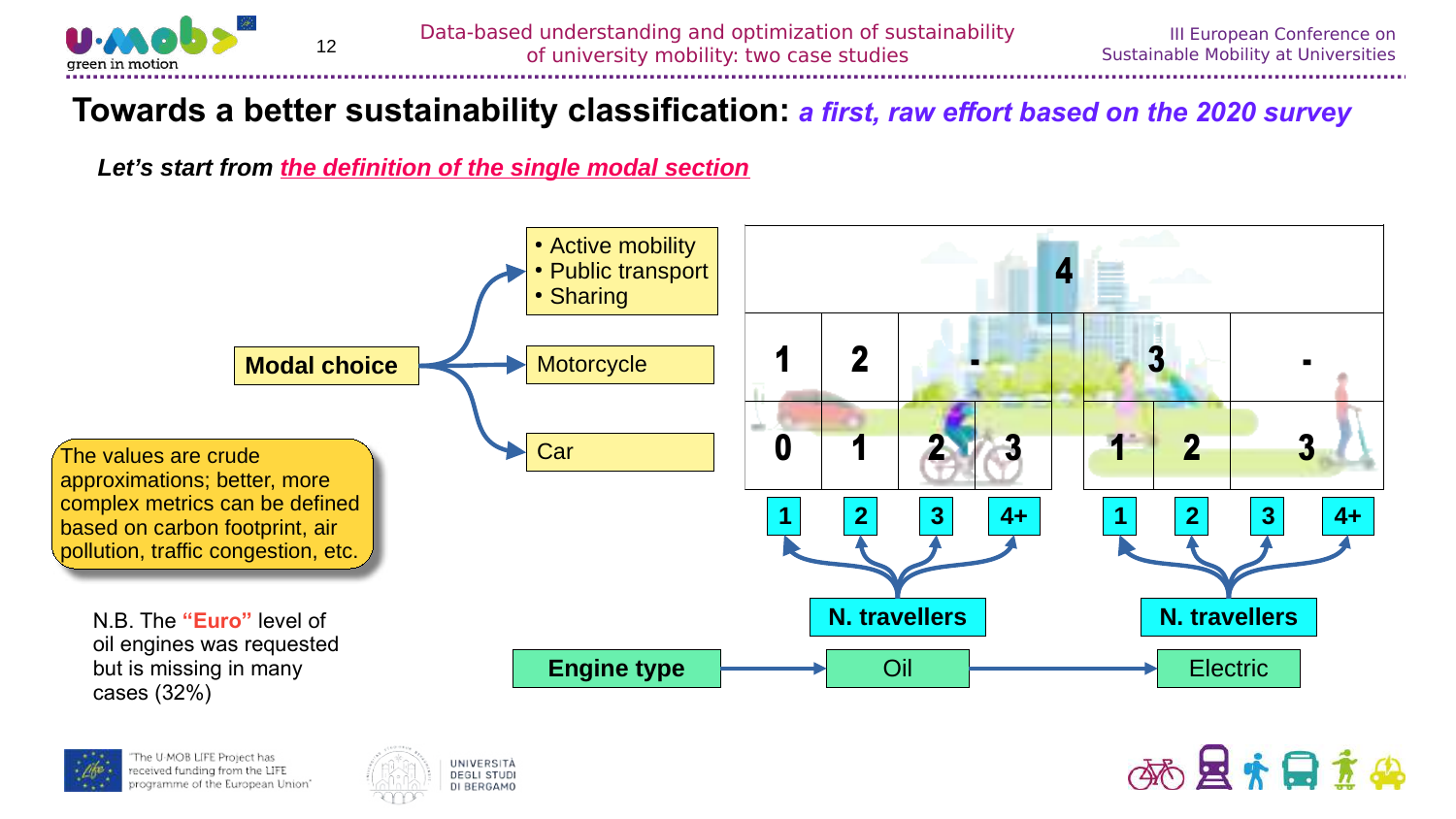

#### **Towards a better sustainability classification**

#### *Sustainability of the whole journey*

- if **uni**modal **→** the sustainability level of the only section
- if **multi**modal **→** averaging the points attributed to each section, with possible weighting based on section duration, distance or at least giving more importance to the *prevailing* mode

|                        |  |             | Fully |
|------------------------|--|-------------|-------|
| Fully<br>unsustainable |  | sustainable |       |

| <b>Simplified sustainability classification (2016 survey)</b> |                |             |             |             |              |  |
|---------------------------------------------------------------|----------------|-------------|-------------|-------------|--------------|--|
| Average                                                       |                | <b>Not</b>  | Partially   | Fully       |              |  |
|                                                               | sustainability | sustainable | sustainable | sustainable | <b>Total</b> |  |
|                                                               | $0 - 0.5$      | 15.400      | 95          | 102         | 15.597       |  |
|                                                               | $0.5 - 1.5$    | 4.286       | 1.508       | 913         | 6.707        |  |
|                                                               | $1,5 - 2,5$    | 1.550       | 643         | 686         | 2.879        |  |
|                                                               | $2,5 - 3,5$    | 910         | 5.939       | 2.243       | 9.092        |  |
|                                                               | $3,5 - 4$      |             | 640         | 78.329      | 78.969       |  |
| Total                                                         |                | 22.146      | 8.825       | 82.273      | 113.244      |  |







**The example of sustainability index takes values between** ● **0 (fully unsustainable) and** ● **4 (maximum sustainability) can be easily transformed into a**

*normalised sustainability coefficient*

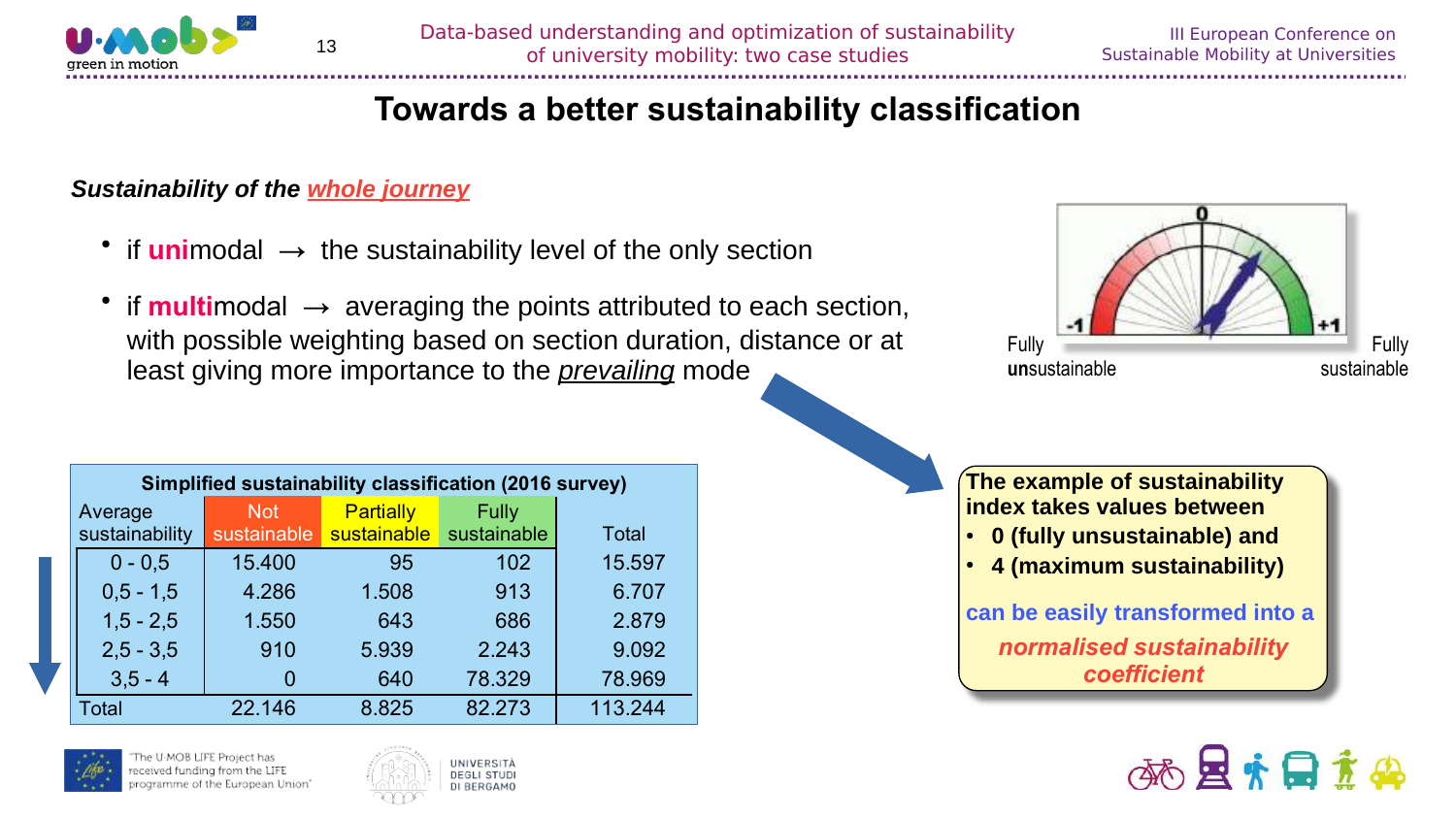

### *Main* **mode in commuting to university**

(longest distance covered in the whole journey) Manuson Contract 1996 2016 survey

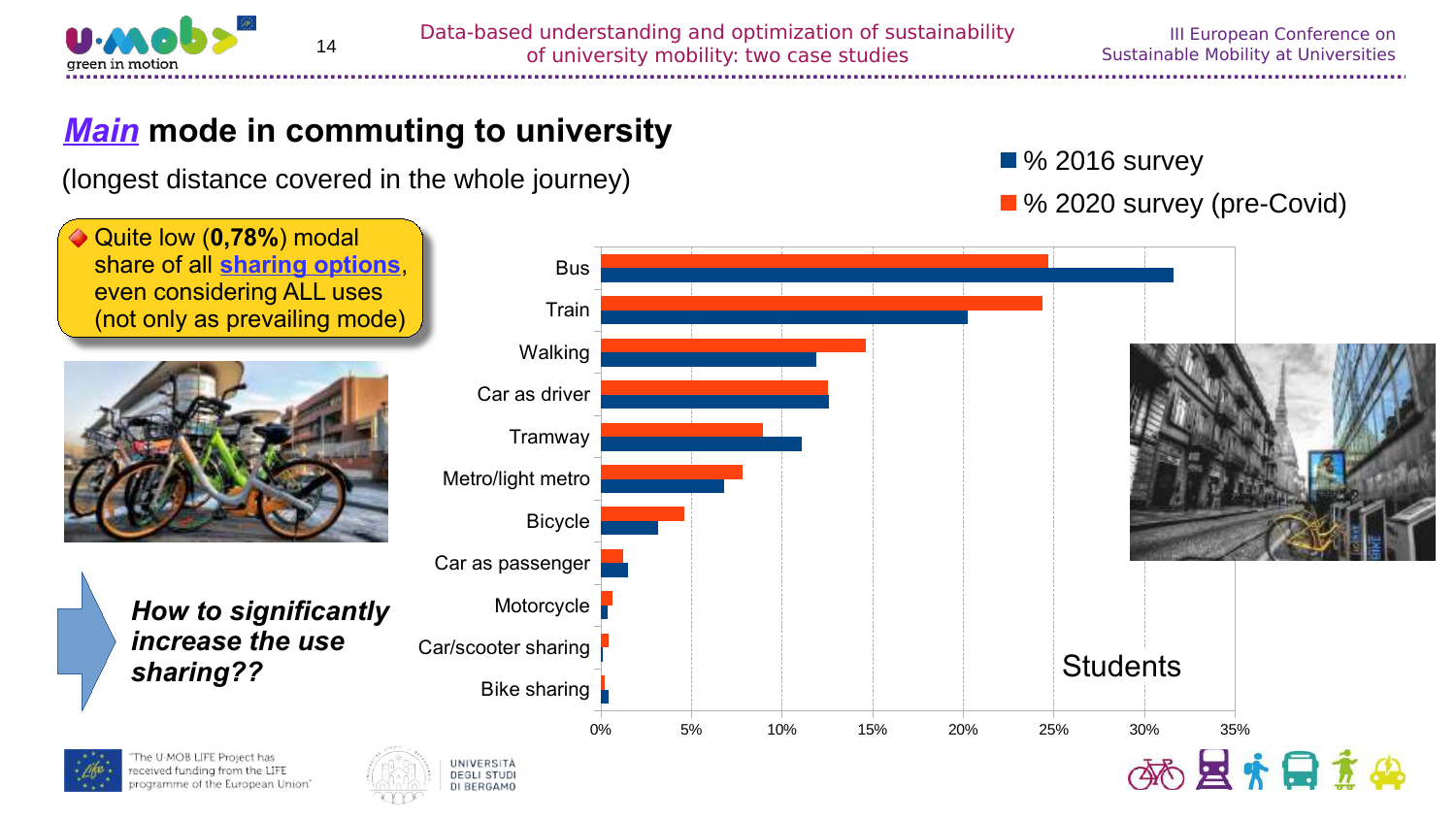

#### **Incentives to sustainable mobility through agreements with sharing service providers**



The University of Turin is launching a participatory process to deliver to its community a wide range of extra benefits on the purchase of sustainable mobility services (as, but not limited to, bike and scooter sharing services)

Review of sustainable mobility services active in the area



**1**

Public notice inviting operators in the sustainable mobility sector to propose agreements



Analysis of the received proposals and collection of the university community related preferences through a survey



**5**

Analysis of the survey results; meeting with operators to define agreements details

Final evaluation by the Mobility Manager and UniTo-GO and signing of agreements



层

**2021**



eceived funding from the LIFE rogramme of the European Union'

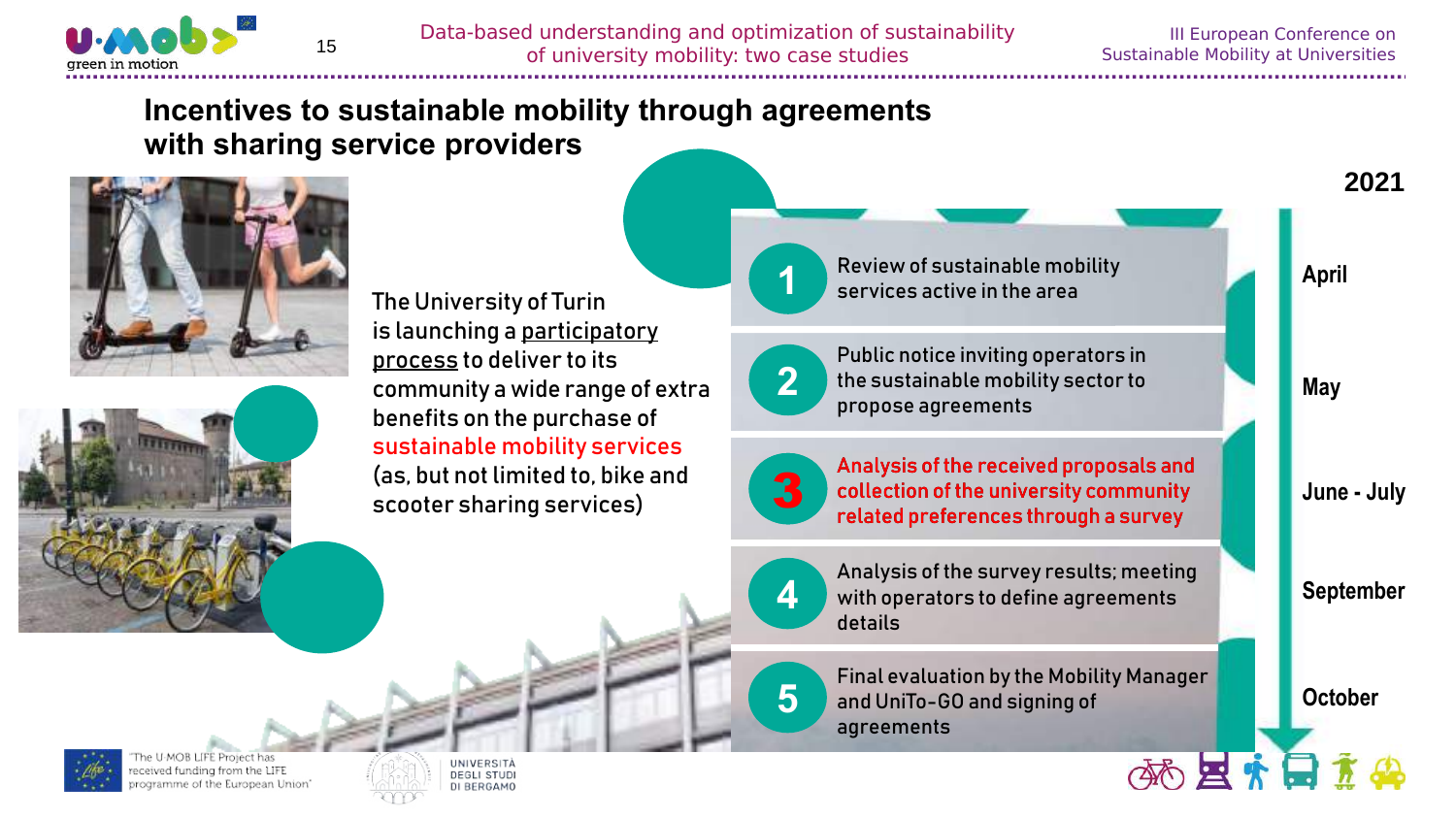

Data-based understanding and optimization of sustainability of university mobility: two case studies

#### **Survey structure**

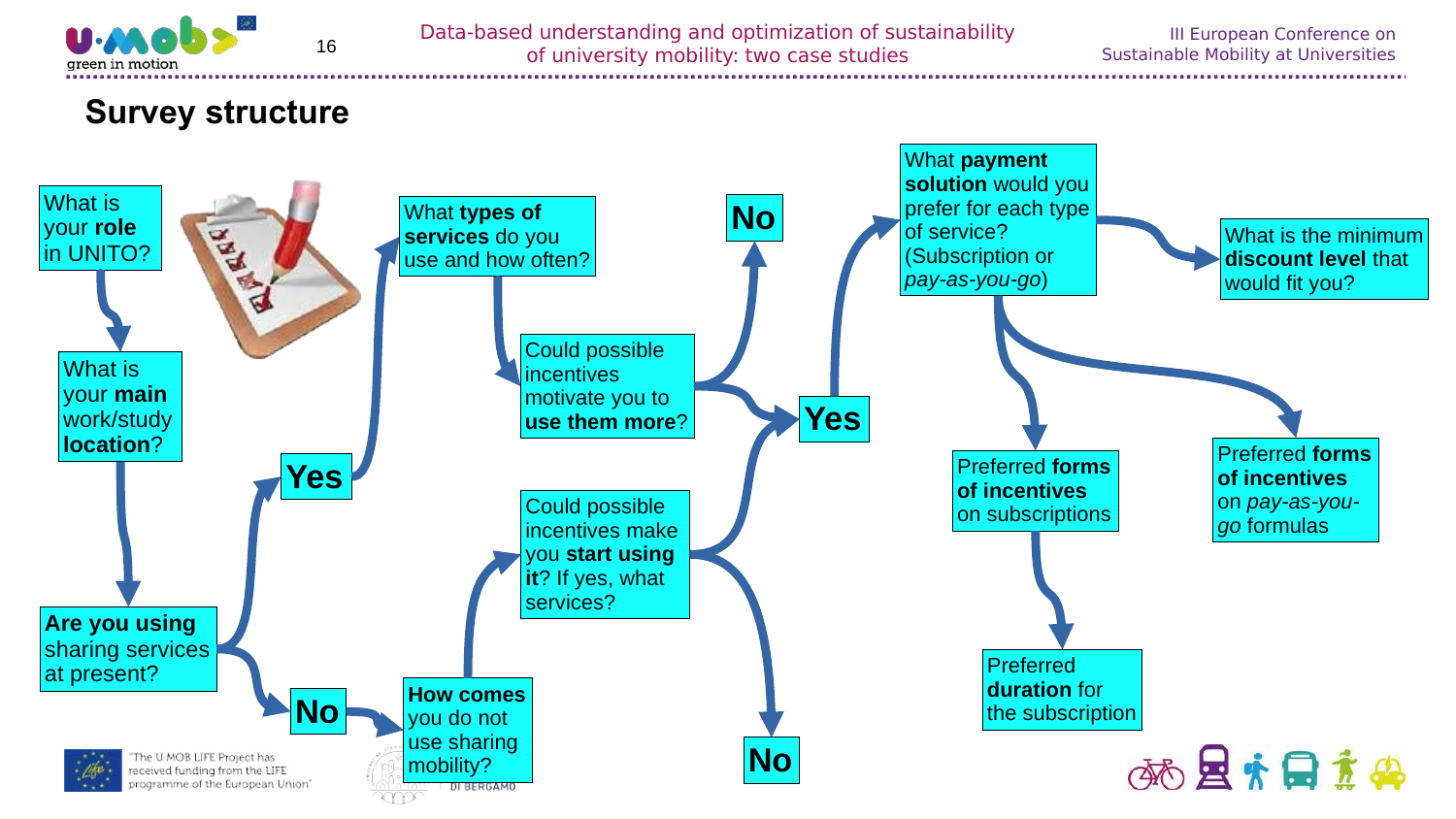

### **Survey profile**

| <b>Target</b> | The whole university community, but particularly:<br>• Those already using sharing services<br>• The part of the community not using but potentially<br>interested |
|---------------|--------------------------------------------------------------------------------------------------------------------------------------------------------------------|
| Metodology    | Seld-administered online questionnaire June-July 2021                                                                                                              |
| <b>Sample</b> | 3938 responses (students 86%; faculty 7%; staff 7%)                                                                                                                |



#### **Are you already using sharing mobility services?**

|                | No, never tried them | No, but I have tried them | Yes   | <b>Total</b> |
|----------------|----------------------|---------------------------|-------|--------------|
| <b>Student</b> | 54,7%                | 25,5%                     | 19,7% | 100,0%       |
| <b>Faculty</b> | 46,1%                | 28,0%                     | 25,8% | 100,0%       |
| <b>Staff</b>   | 59,4%                | 19.1%                     | 21,5% | 100,0%       |
| <b>Total</b>   | 54,5%                | 25,2%                     | 20,3% | 100,0%       |





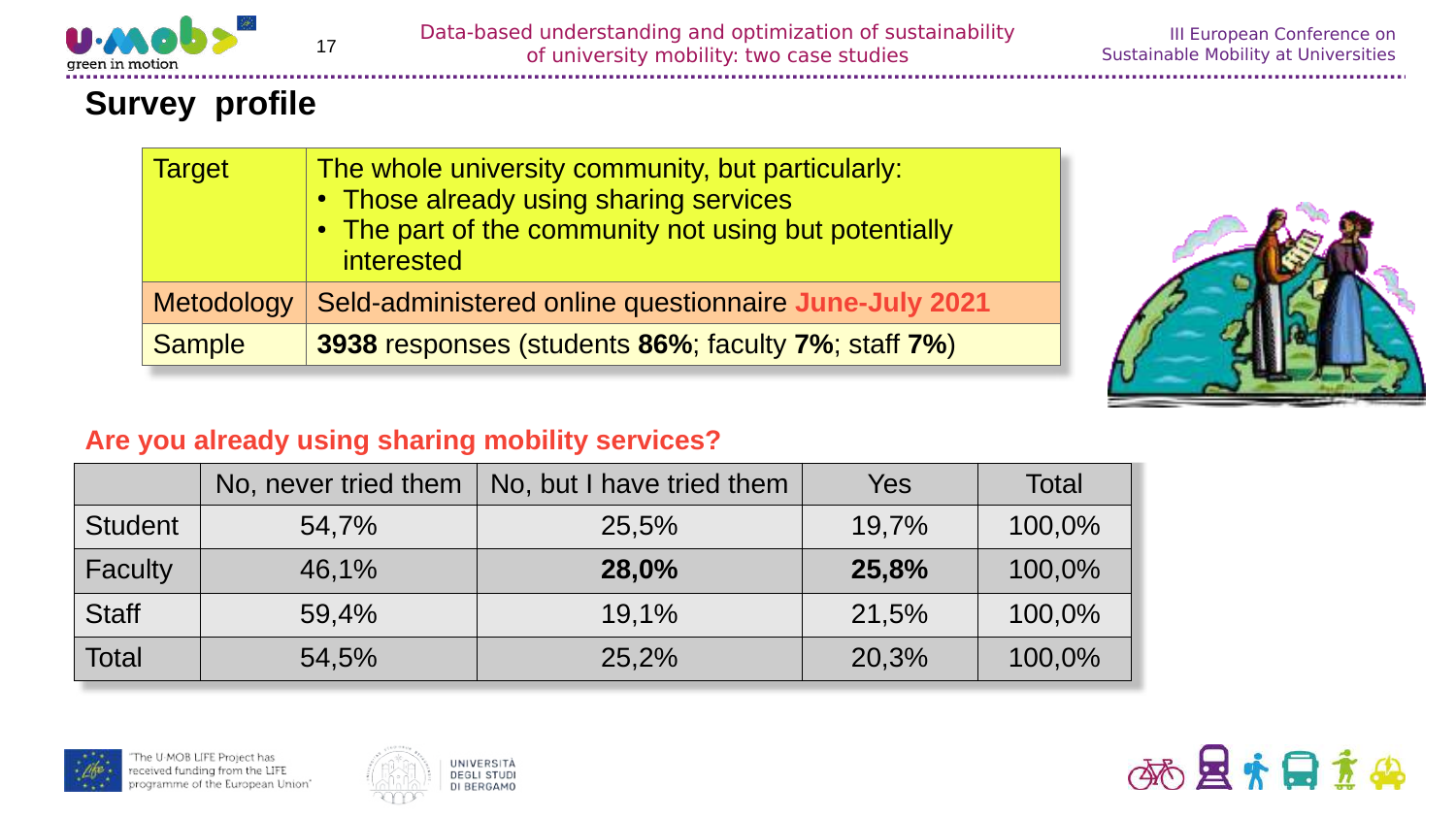

The U-MOB LIFE Project has

received funding from the LIFE

programme of the European Union'

# **Who is using what?**

|                        |                 | I do not use it | I use it from<br>time to time | I use it <b>often</b> |      |
|------------------------|-----------------|-----------------|-------------------------------|-----------------------|------|
| <b>Bike Sharing</b>    | <b>Students</b> | 65,4%           | 25,9%                         | 8,8%                  | 100% |
|                        | <b>Faculty</b>  | 63,6%           | 25,7%                         | 10,7%                 | 100% |
|                        | <b>Staff</b>    | 54,8%           | 37,9%                         | 7,3%                  | 100% |
|                        | <b>Total</b>    | 64,4%           | 26,8%                         | 8,8%                  | 100% |
| <b>Scooter Sharing</b> | <b>Students</b> | 43,5%           | 37,5%                         | 19,0%                 | 100% |
|                        | <b>Faculty</b>  | 80,0%           | 12,9%                         | 7,1%                  | 100% |
|                        | <b>Staff</b>    | 67,7%           | 24,2%                         | 8,1%                  | 100% |
|                        | <b>Total</b>    | 48,6%           | 34,3%                         | 17,1%                 | 100% |
| <b>Car sharing</b>     | <b>Students</b> | 36,3%           | 39,9%                         | 23,8%                 | 100% |
|                        | <b>Faculty</b>  | 28,6%           | 58,6%                         | 12,9%                 | 100% |
|                        | <b>Staff</b>    | 40,3%           | 48,4%                         | 11,3%                 | 100% |
|                        | <b>Total</b>    | 35,9%           | 42,2%                         | 21,9%                 | 100% |

UNIVERSITÀ

**DEGLI STUDI** 

DI BERGAMO

| <b>How many service types</b><br>are used by a person? | $\frac{0}{0}$ |
|--------------------------------------------------------|---------------|
| only one type of service                               | 29,5%         |
| 2 types of service                                     | 35,9%         |
| H.<br>- 66<br>3                                        | 22,8%         |
| $\epsilon$<br>$\epsilon$<br>4                          | 9,0%          |
| 66<br>44<br>5                                          | 2,8%          |

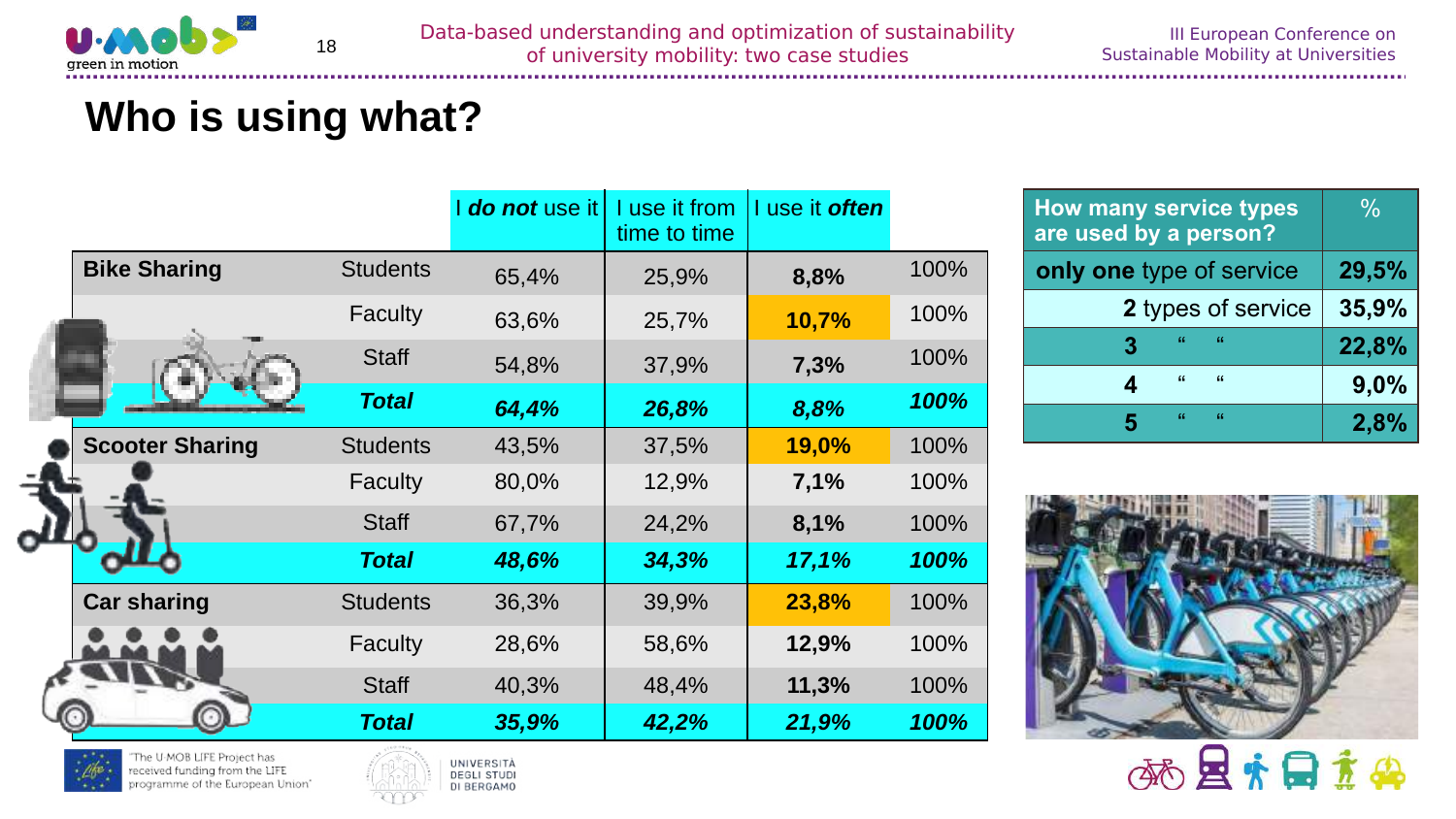

#### **Are you interested in obtaining facilitations?**

#### **People already using sharing services**

*Would significant incentives offered to the UNITO community motivate you to use sharing services even more than at present?*

|                | <b>No</b> | Yes   | Total |
|----------------|-----------|-------|-------|
| <b>Student</b> | 0,7%      | 99,3% | 100%  |
| Faculty        | 1,4%      | 98,6% | 100%  |
| <b>Staff</b>   | 3,2%      | 96,8% | 100%  |
| Total          | 1,0%      | 99,0% | 100%  |



### **People not yet using sharing services**

*Would significant incentives offered to the UNITO community motivate you to start using sharing services?*

|                              | <b>No</b> | Yes   | <b>Total</b> |
|------------------------------|-----------|-------|--------------|
| <b>Student</b>               | 5,6%      | 94,4% | 100%         |
| <b>Faculty</b>               | 10,9%     | 89,1% | 100%         |
| <b>Staff</b>                 | 14,6%     | 85,4% | 100%         |
| <b>Total</b>                 | 6,6%      | 93,4% | 100%         |
| 1 KY 1<br><b>DEGLI STUDI</b> |           |       |              |





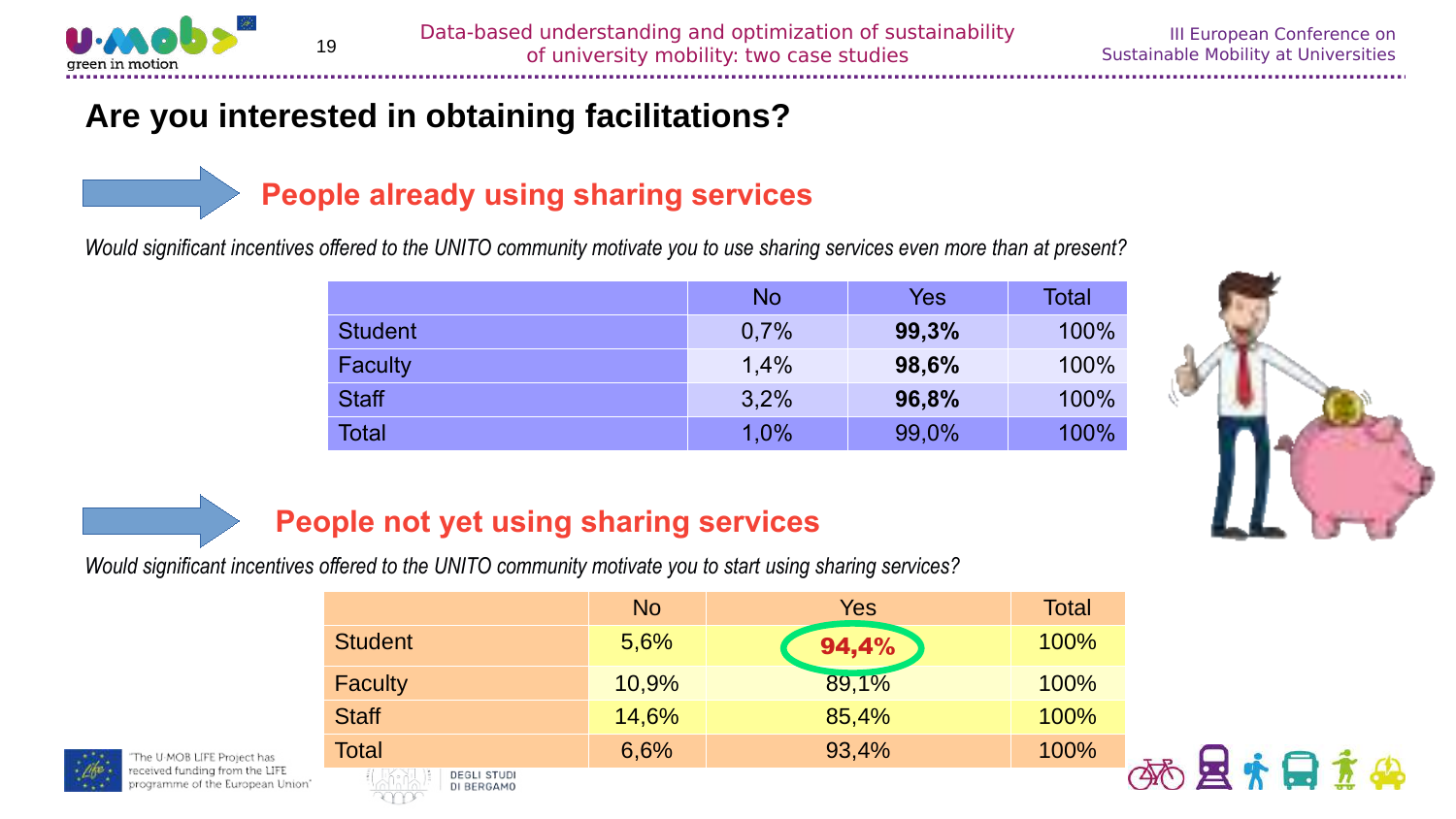

#### **With the incentives I could start using...**

#### *Multiple choices*

| <b>Bike</b> |                 |       | 20,4% |
|-------------|-----------------|-------|-------|
| <b>Bike</b> | Scooter         |       | 19,9% |
|             |                 | car   | 15,7% |
| <b>Bike</b> | Scooter         | car   | 14,6% |
| <b>Bike</b> | monopatti<br>no | car   | 13,0% |
| <b>Bike</b> | <b>Scooter</b>  | car   | 10,0% |
| <b>Bike</b> | <b>Scooter</b>  | car   | 6,4%  |
| 62,2%       | 46,4%           | 45,5% | 100%  |

#### *By group*











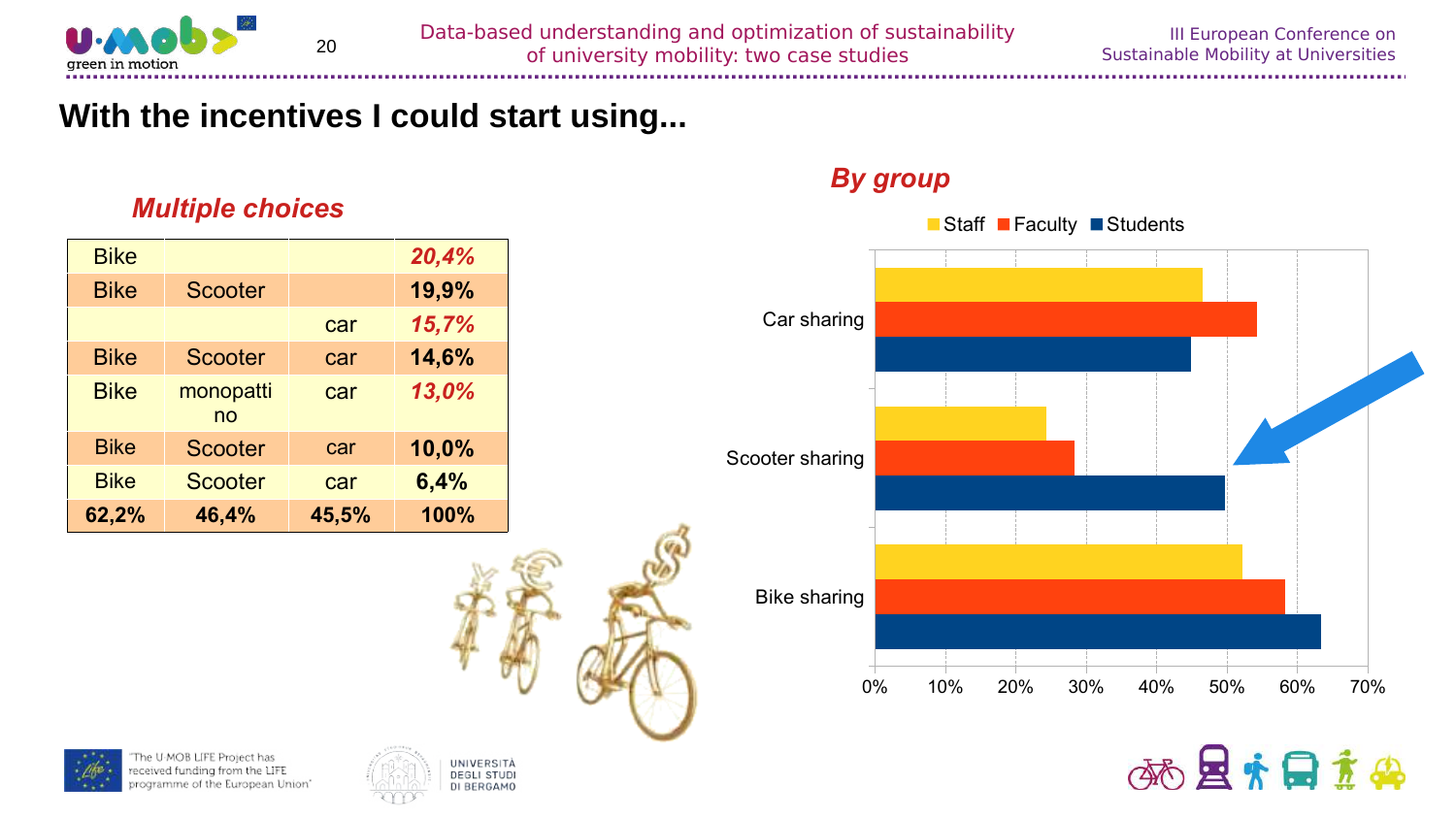

# **Looking for a bargain**

*What is the minimum discount to the present-day market prices that could motivate you to use the sharing services?*

- Given the significant prices of many sharing services, *very few* think a discount of less than **20%** would be enough
- The university staff has a lower elasticity to the price than students and faculty



Engaging 50% of the **students** requires prices 28,5% lower



Engaging 50% of the **staff** requires prices 35% lower

DEGLI STUD **ILBERGAMO** 

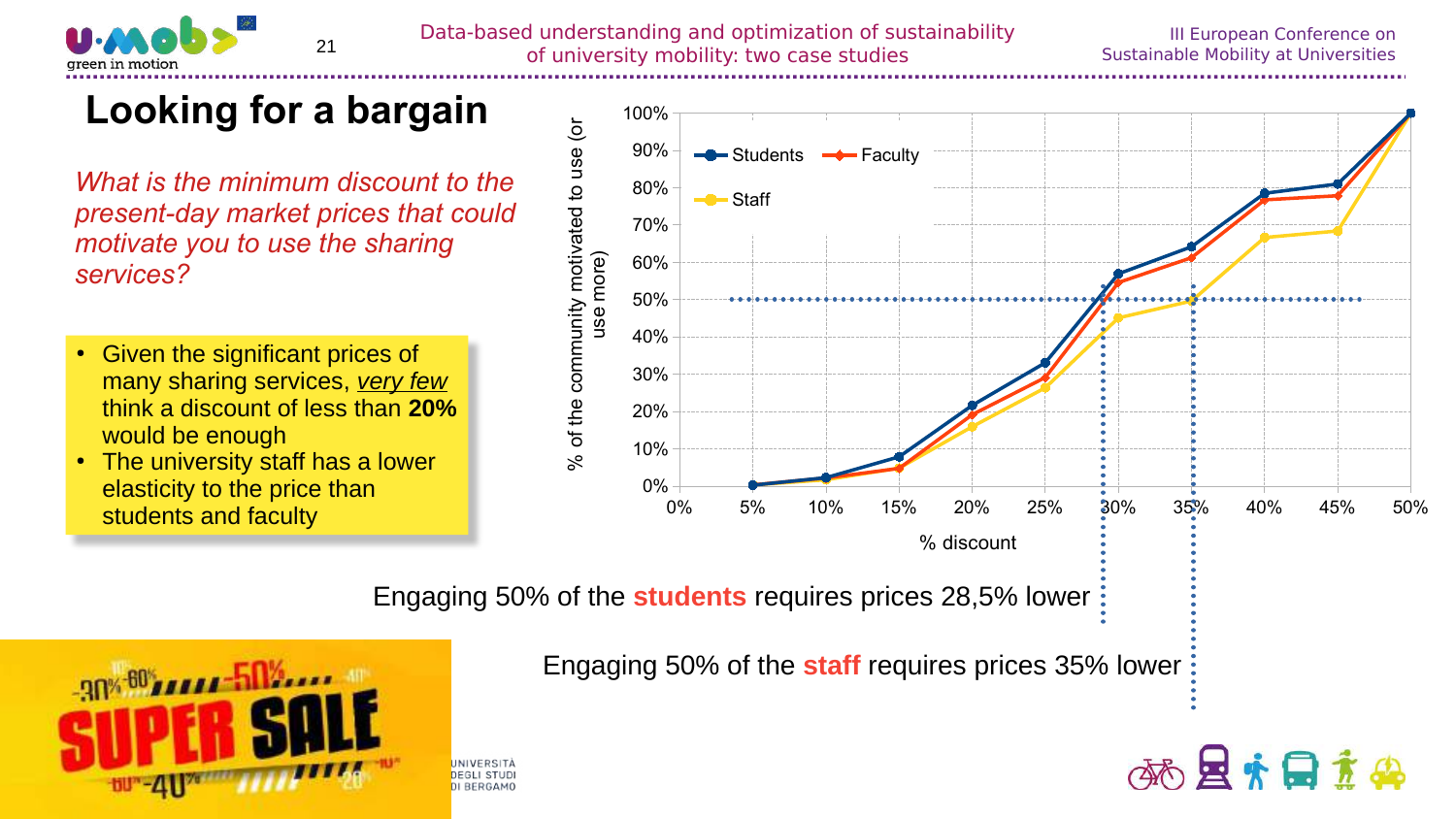

Data-based understanding and optimization of sustainability

**22** Data based and examining and operated to the studies of university mobility: two case studies

III European Conference on Sustainable Mobility at Universities

**Time-based price** 

It doesn't matter

**■** Subscription

### **The best pricing scheme?**

The pricing scheme **can come in various solutions**:

- subscription (with a certain duration)
- fixed price for each run
- a price based on duration of the run
- a fixed starting fee + time-based price
- others













**Subscription**

**Subscription**

#### *What pricing scheme you like the most for each type of service?*

**Bike sharing**



Faculty

**Staff** 

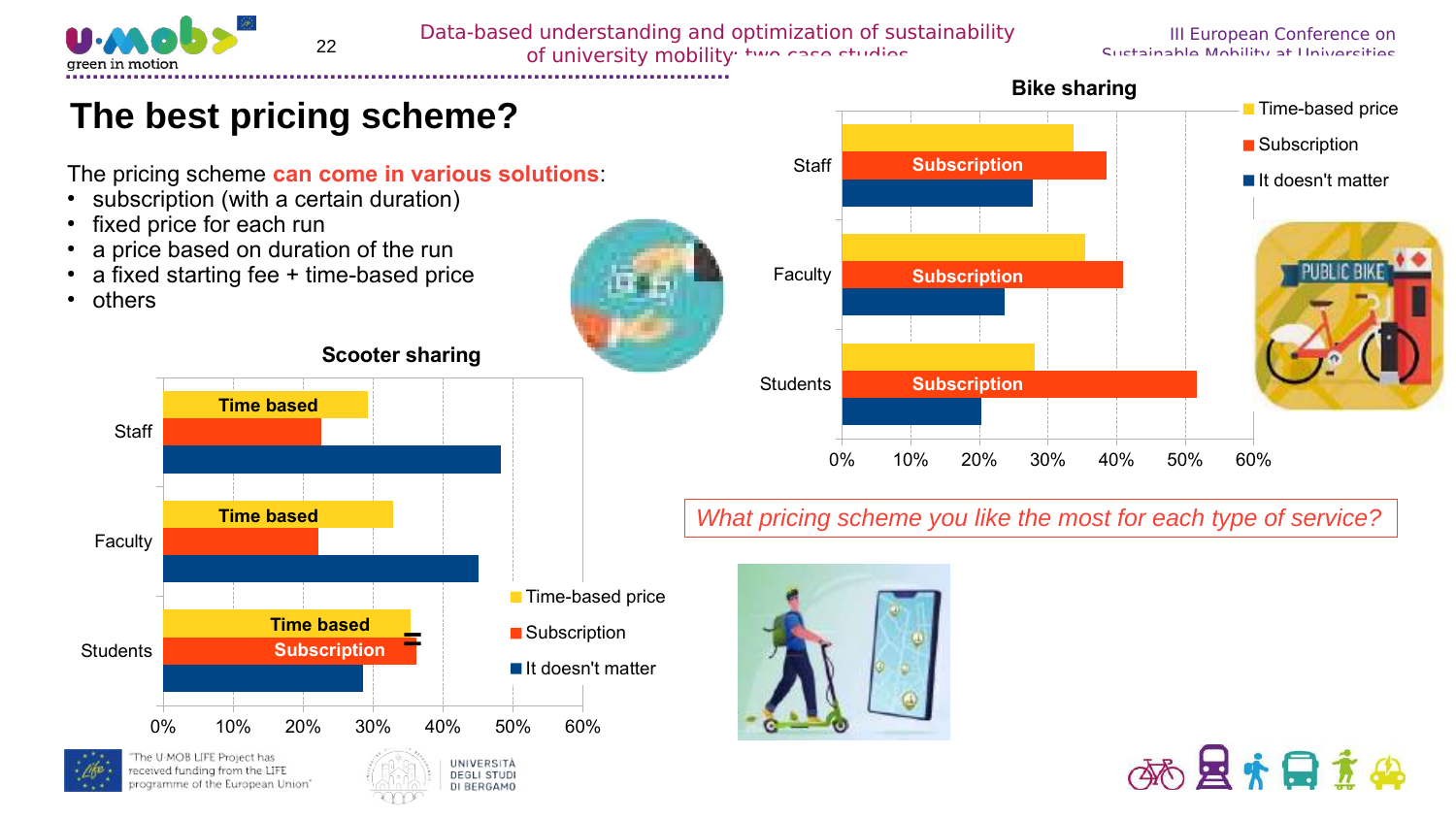

Data-based understanding and optimization of sustainability of university mobility: two case studies <sup>23</sup>

#### III European Conference on Sustainable Mobility at Universities

### **The best pricing scheme?**

*What pricing scheme you like the most for each type of service?*



#### Best subscription duration

|                 | <b>Students</b> | <b>Faculty</b> | <b>Staff</b> |
|-----------------|-----------------|----------------|--------------|
| <b>Daily</b>    | 13,3%           | 7,0%           | 13,2%        |
| <b>Weekly</b>   | 19,4%           | 14,0%          | 11,1%        |
| <b>Monthly</b>  | 41,9%           | 35,1%          | 32,6%        |
| Seasonal/yearly | 25,3%           | 43,9%          | 43,1%        |
| Total           | 100%            | 100%           | 100%         |









国内日立的